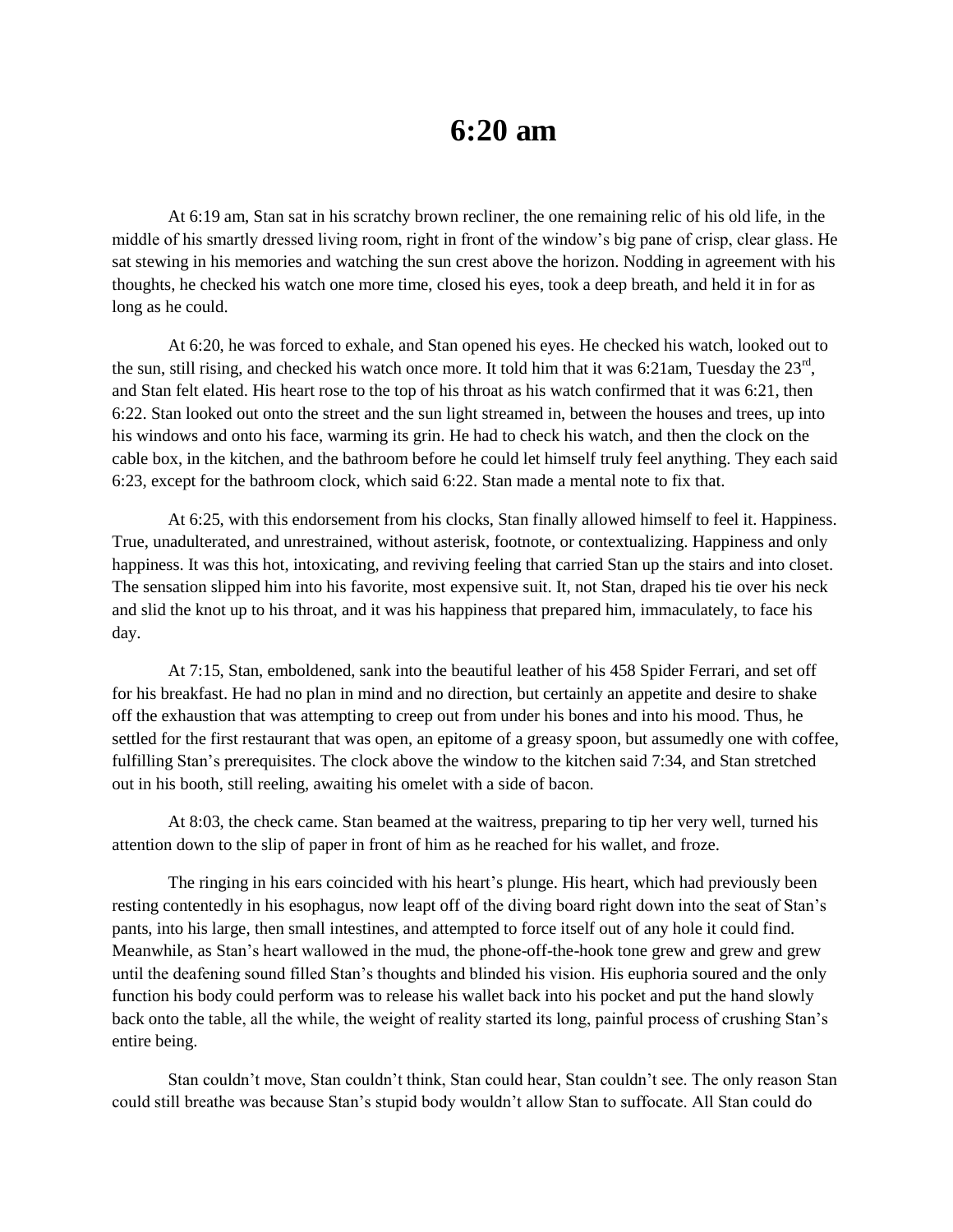was sit in that stupid booth as truly nothing came to Stan's stupid brain. Slowly, Stan's stupid thoughts returned to Stan's stupid head, but the only stupid thoughts that came to Stan's stupid mind were all worthless and entirely stupid. Slowly, feeling returned to Stan's stupid arms and stupid hands, but all they could do was stupidly drain Stan's stupid coffee cup.

Stan closed his eyes, took a deep breath, and held it in for as long as he could. After moments, minutes, hours, days, Stan finally gave in and allowed himself to breathe once more. He then scanned the room. He noticed that the waitress was distracted by other customers, and he took that opportunity, slid out of his booth, locked a determined grimace onto his face, stared nowhere but straight ahead, and nonchalantly strode out of the restaurant.

It was only once he had pulled out of the parking lot, drove down the street, and into the lot of the Wal-Mart that Stan allowed himself to release. But no tears, no catharsis came. All Stan could do was to continue to stare straight ahead, willing his eyeballs to generate the necessary heat to melt the windshield, make the car in front of him burst into flames, and for those flames to consume him thoroughly. A sense of dread had attached itself to his shoulders and threatened to drag him down into the deep, dark, dangerous abyss, past his breaking point, and towards the utter dissolution of the very idea of "Stan". He couldn't escape it. He couldn't think around it. It had replaced everything else in Stan's life in that very moment, and all Stan could do was just accept it.

Stan didn't bother reading the dashboard clock and assumed that Bill was in the office, because Stan so desperately needed him to be in his office. Stan closed his eyes, took a deep breath, held it in for as long as he could. He released the caged air, gritted his teeth, and made the call. The phone rang twice before Terra answered. Stan asked for Bill and braced himself for the conversation.

Bill picked up with his usual, grey greeting and Stan willed his tone into one that, to him, sounded like a hollow mausoleum, but, Stan hoped, to Bill sounded pleasant. After what Stan had hoped to be pleasant conversation about pleasant things, he pleasantly transitioned to the point and pleasantly inquired about whether or not it was at all possible in the slightest that maybe, hypothetically, Stan's old job had not yet been filled and if it would be at all possible for Stan to get aforementioned job back? Bill proceeded to spend three hundred words on an answer that Stan only needed one for: No. No, Stan could not get his job back. It had been filled Bla-Bla, a man half Stan's age, and who was already very well liked around the office and it would just break everyone's heart if Bla-Bla had to leave. Not to mention, Bill felt the need to add, that even without Bla-Bla, it would be hard to bring Stan back, considering the way that Stan had left things with the compa-

Stan hung up, already hearing the words that Stan had already heard in his heart. Whatever facsimile of hope that his brain had tried to trick him with was shattered, Stan was, once again, where he had left things just a few minutes ago.

He looked at his phone again, knowing what the next call needed to be. He reached for his cell, unlocked the home screen, pressed "contacts", but couldn't press "call". He couldn't. He couldn't, he couldn't, he couldn't. He could not.

So, Stan drove. It had once given him immense pleasure to make the jungle cat that he was surrounded by purr and moan, and in an attempt to reclaim that distant sensation, he drove his car as fast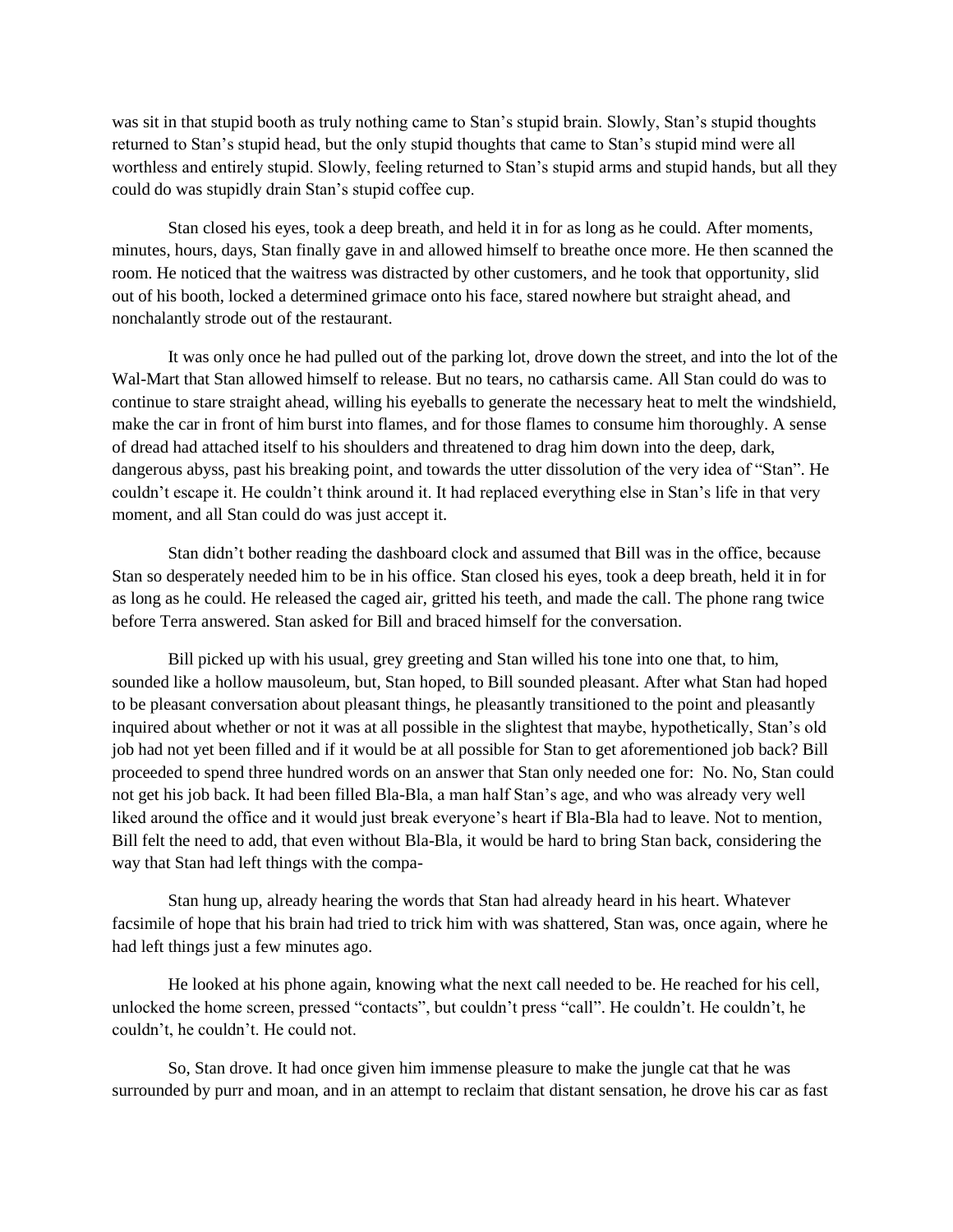as he could. He quickly got out onto the highway, and even more quickly shot down the road. As the tachometer rose, he waited expectantly for his heartbeat to do the same. As the speedometer ascended, he waited for the world to blur and drop away. But what had brought him excitement before couldn't reclaim that sensation. What had once symbolized Stan's mastery over his life, his virility, a lifelong fantasy realized, and a life seemingly well spent had now had all of its grand meaning, lofty symbolism, "perfect world" mentality harshly striped away until it was merely what it was: a one and a half ton of metal, leather, plastic, and foam that transported Stan's unworthy carcass from point A to point B; nothing more.

Stan screamed across two lanes of traffic and onto the shoulder of the road, slammed on the brakes, ground the shifter into park, jammed on his hazard lights, ripped his phone out of his pocket, flung his phone open, and mashed the "contacts" button, hoping that this would surprise his phone into making his call for him, pulling the trigger that he still did not have the courage to pull. Stan instead closed his phone, turned on his right turn signal, merged into the traffic and puttered to his next stop.

His trip dumped him at the airport and his nerves said "fly". It was as simple as that. All Stan had to do was walk up to the front desk, a smile, a flash of his I.D. and they would wave him through to anywhere where else but here, no questions asked. He didn't even need to attempt a smile, which was for the best; the bile in his throat prevented him from moving any part of his mouth with any confidence anyway. Stan took it as a sign of progress that it took until he got all the way to the middle of lobby before the twitch of nervous energy, which started his heart racing as soon as he got out of his car at the curb, had reached the tips of his fingers and the ends of his toes.

The energy, generated by his unending fear, vibrated his finger tips, loosened his toes, moistened his palms, drenched his heels, shook his knuckles, weakened his ankles, rubberized his wrists, displaced his kneecaps, ground his elbows, rattled his thighs, wrenched his shoulders, buckled his hips, and slammed back down into his chest, punching a hole straight through to the other side, leaving a void that Stan was getting more and more familiar with, but no less used to.

Stan, with no reason to be confident and, honestly, no conviction to be either, hoped that he was keeping things together on his topmost layer, because everything from there on down was screaming shrilly from the mountain-tops about the memories that the airport had once created and facilitated. All of the sights and sounds that getting past that security line represented; every experience that Stan had finally experienced because of the unsmiling woman at check-in lane four gave him the permission; every bit of happiness that this airport had allowed Stan to finally feel crawled into his void and disappeared forever; lost amongst the shame and fear and desolate hopelessness that had replaced them.

Stan took a step forward, but suddenly, the white-hot lava that had been boiling in his stomach and scouring his insides needed out. It needed to escape. It needed to leave Stan as much as Stan needed to leave his life, except the lava had more conviction and an unwavering determination to evacuate. Stan's step forward buckled under the pressure of his insides, he stumbled on his own self-consciousness, fell to his knees and all of the self-hatred, doubt, and desperation finally won by erupting from inside and spilling out onto the white faux-marble tiles.

Stan's head rose slowly into the silence of either the room, or the silence of his ears giving up along with the rest of his body. The tears on his checks mingled with mucus from his nose mingled with the vomit on his lips mingled with the self-loathing in his heart. His weak, straw-filled pant-legs pushed